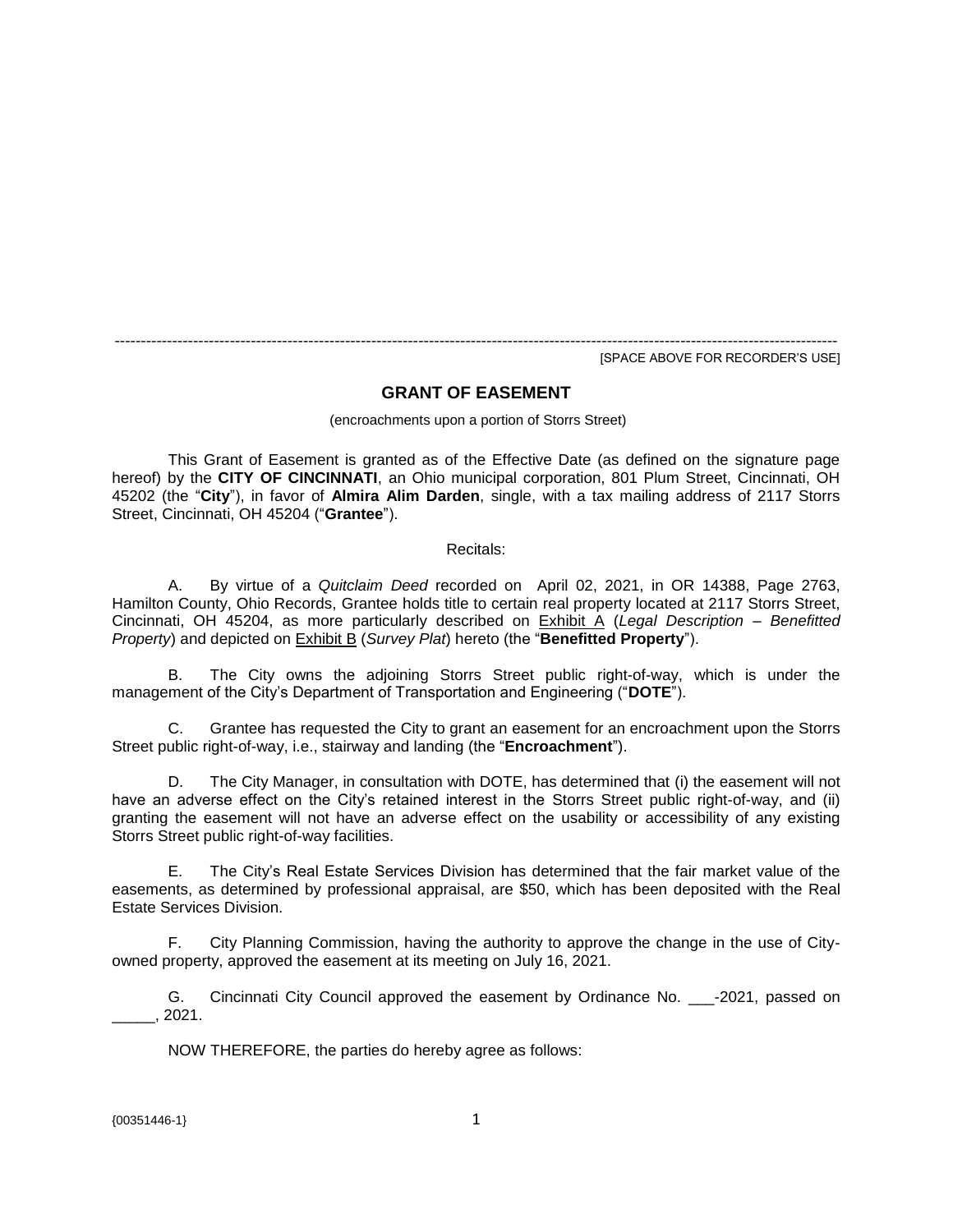1. Grant of Easement. The City does hereby grant to Grantee, on the terms and conditions set forth herein, as an appurtenance to and for the benefit of the Benefitted Property, a non-exclusive encroachment easement to use, maintain, repair, reconstruct, replace, and remove a stairway and landing in, on, and across the portion of the Storrs Street public right-of-way, as more particularly depicted on Exhibit B and described on Exhibit C (*Legal Description*) hereto (the "**Stairway Easement**" or "**Stairway Easement Area**", as applicable). Grantee shall not make any modifications to the Encroachment within the Stairway Easement Area without the City's prior written consent.

2. Termination. Notwithstanding anything herein to the contrary, the Stairway Easement shall automatically terminate upon (i) the complete or partial demolition of the Encroachment within the Stairway Easement Area, such that the Stairway Easement would be rendered unnecessary; (ii) upon written notice from the City, if the City determines that it needs the Stairway Easement Area, or any portion thereof for a municipal purpose, including, without limitation to the implementation of Americans with Disabilities Act ("ADA") regulations compliance or accessibility standards; (iii) or upon written notice from the City if the City determines that the Encroachment is creating a public safety issue, such as noncompliance with ADA accessibility regulations, contributing to adverse impacts on the usability or accessibility of any public right-of-way facilities.

3. Maintenance and Repairs. At no cost to the City, Grantee shall maintain the Encroachment in a continuous state of good and safe condition and repair. Grantee acknowledges that there may be existing easements, utility lines, and related facilities in the vicinity of the Stairway Easement Area ("**Third-Party Utility Lines**"). In connection with Grantee's maintenance, repair, and use of the Encroachment, Grantee shall not interfere with the access of utility companies to maintain and repair the Third-Party Utility Lines and shall, at Grantee's expense, promptly repair any and all damage to Third-Party Utility Lines caused by Grantee, its agents, employees, contractors, subcontractors, tenants, licensees, or invitees. Any relocation of Third-Party Utility Lines necessitated by the maintenance, repair, reconstruction, removal, or sealing of the Encroachment under this instrument shall be handled entirely at Grantee's expense. All activities undertaken by Grantee under this instrument shall be in compliance with all applicable codes, laws, and other governmental standards, policies, guidelines and requirements.

4. Insurance; Indemnification. At all times, and in addition to whatever other insurance and bond requirements as the City may from time to time require, Grantee shall maintain or cause to be maintained a policy of Commercial General Liability insurance, with an insurance company reasonably acceptable to the City and naming the City as an additional insured, in an amount not less than \$1,000,000 per occurrence, combined single limit/\$1,000,000 aggregate, or in such greater amount as the City may from time to time require. Grantee shall furnish to the City a certificate of insurance evidencing such insurance upon the City's request and, in any event, prior to undertaking any construction activities within the Stairway Easement Area. Grantee hereby waives all claims and rights of recovery against the City, and on behalf of Grantee's insurers, rights of subrogation, in connection with any damage to the Encroachment, no matter how caused. Grantee shall defend (with counsel reasonably acceptable to the City), indemnify, and hold the City harmless from and against any and all claims, actions, losses, costs (including without limitation reasonable attorneys' fees), liability and damages suffered or incurred by, or asserted against, the City in connection with the use, maintenance, repair, and all other matters associated with the Encroachment.

5. Default. If Grantee, its successors-in-interest, or assigns fail to perform any required work under this instrument and fails to address the same to DOTE's satisfaction within thirty (30) days after receiving written notice thereof from DOTE, the City shall have right to perform such work, at Grantee's expense, payable within ten (10) days after receiving an invoice from DOTE evidencing the amount due. Grantee, its successors-in-interest, or assigns shall be liable to DOTE for the payment of such work. Any outstanding amount due under this instrument shall create a lien on the Benefitted Property until fully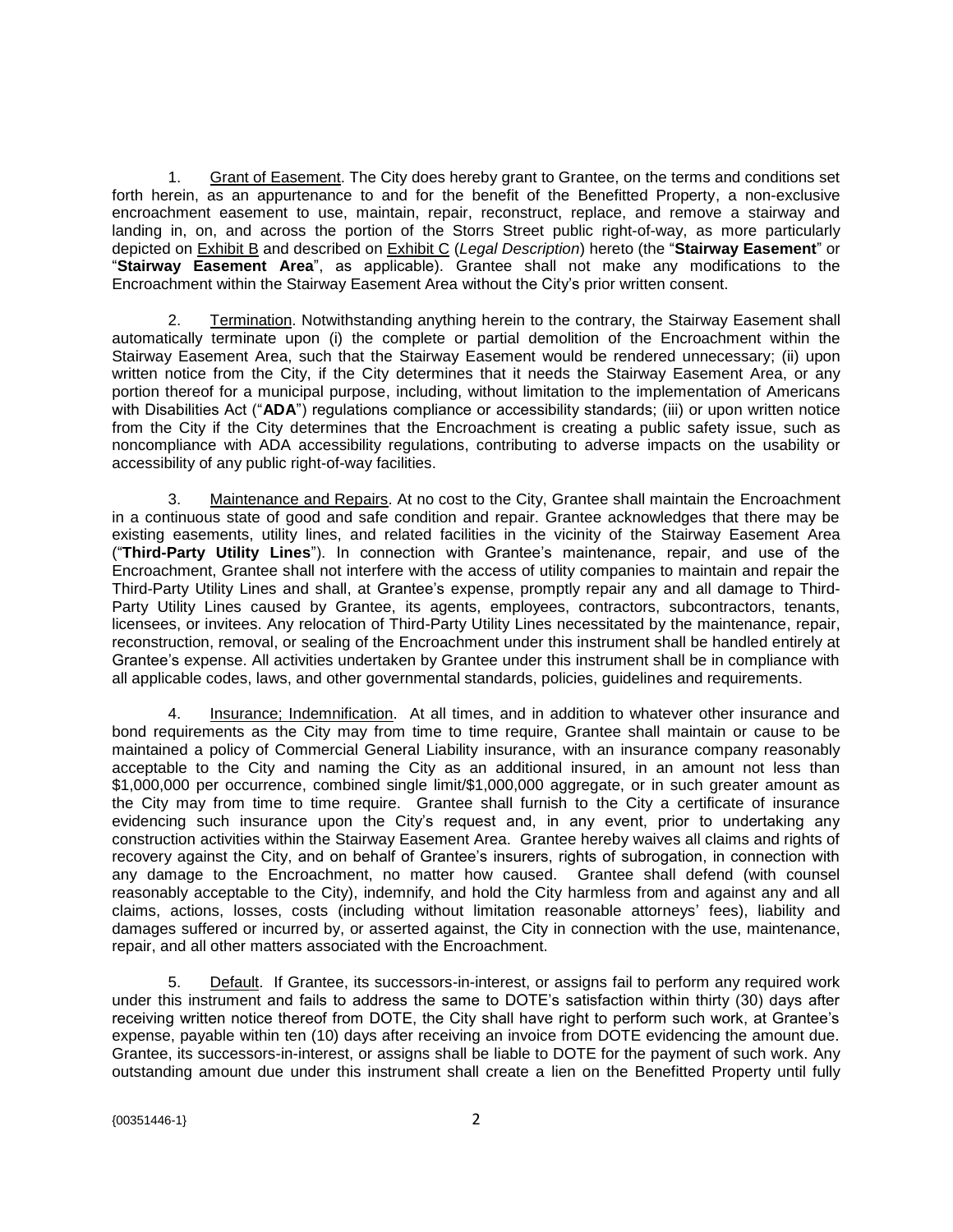paid. At the City's option, the City may file an affidavit in the Hamilton County, Ohio Recorder's office to memorialize any outstanding amounts due under this instrument.

6. Covenants Running with the Land. The provisions hereof shall run with the land and shall inure to the benefit of and be binding upon the City, Grantee, and their respective successors-in-interest and assigns.

7. Governing Law; Severability. This instrument shall be governed by and construed in accordance with the laws of the City of Cincinnati and the State of Ohio. If any provisions hereof are determined to be invalid or unenforceable by a court of law, the remainder of this instrument shall not be affected thereby, and all other provisions of this instrument shall be valid and enforceable to the fullest extent permitted by law.

8. Notices. All notices given hereunder shall be in writing and shall be sent by U.S. certified or registered mail, return receipt requested, or delivered by a recognized courier service, or by personal delivery, to the parties at their respective addresses set forth in the introductory paragraph hereof or such other address as either party may specify from time to time by notice given in the manner prescribed herein. All notices to the City shall be addressed to the Office of the City Manager, and a copy of each such notice shall simultaneously be delivered to: Department of Transportation and Engineering, Attn: Director, Room 450. In the event of an alleged breach by the City of this instrument, a copy of each notice of breach shall simultaneously be delivered to the Office of the City Solicitor, 801 Plum Street, Room 214, Cincinnati, OH 45202.

9. Coordinated Report Conditions (CR #21-2020). The following additional conditions shall apply:

(A) DOTE:

(i) [Intentionally Omitted].

(ii) [Intentionally Omitted].

(iii) A DOTE street opening permit, obtained by a DOTE licensed street contractor, is required for all private improvements in the public right-of-way. All improvements in the public right-of-way must be built to City standards, policies and guidelines. Application for permits may be made at Room 425,City Hall, 801 Plum Street. Please note that plan drawings (2 sets), to be reviewed by DOTE, must be attached to the permit application.

10. Counterparts and Electronic Signatures. This instrument may be executed by the parties hereto in two or more counterparts and each executed counterpart shall be considered an original. This instrument may be executed and delivered by electronic signature; any original signatures that are initially delivered electronically shall be physically delivered as soon as reasonably possible.

11. Exhibits. The following exhibits are attached hereto and made a part hereof: Exhibit A – *Legal Description - Benefitted Property* Exhibit B –*Survey Plat* Exhibit C – *Legal Description*

[ *Signature Page Follows* ]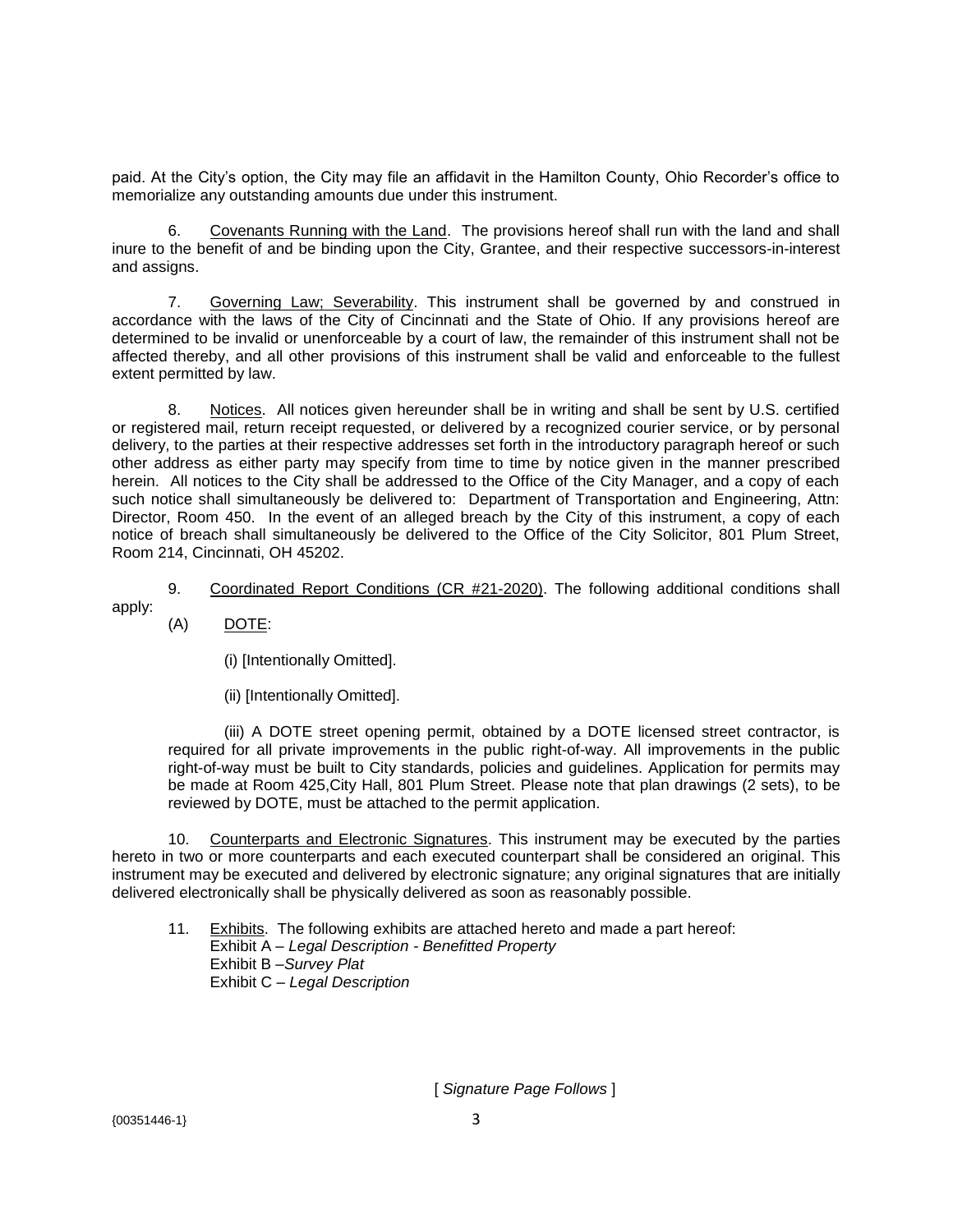Executed by the parties on the respective date of acknowledgement listed below, effective as the later of such dates (the "**Effective Date**").

## **CITY OF CINCINNATI**

By:

Printed Name: \_\_\_\_\_\_\_\_\_\_\_\_\_\_\_\_\_\_\_\_\_\_\_

Title: \_\_\_\_\_\_\_\_\_\_\_\_\_\_\_\_\_\_\_\_\_\_\_\_\_\_\_\_

STATE OF OHIO  $\overline{)}$  ss: COUNTY OF HAMILTON )

The foregoing instrument was acknowledged before me this \_\_\_\_ day of \_\_\_\_\_\_\_\_\_\_\_, 2021 by \_\_\_\_\_\_\_\_\_\_\_\_\_\_\_\_\_\_\_, the \_\_\_\_\_\_\_\_\_\_\_\_\_\_\_\_\_\_\_\_\_\_\_\_\_\_\_\_of the City of Cincinnati, an Ohio municipal corporation, on behalf of the municipal corporation. The notarial act certified hereby is an acknowledgement. No oath or affirmation was administered to the signer with regard to the notarial act certified to hereby.

> Notary Public My commission expires: **My commission expires:** We are a set of the set of the set of the set of the set of the set of the set of the set of the set of the set of the set of the set of the set of the set of the set of the

Approved by:

John S. Brazina, Director Department of Transportation and Engineering

Approved as to Form by:

Assistant City Solicitor

[ *Grantee Signature Page Follows* ]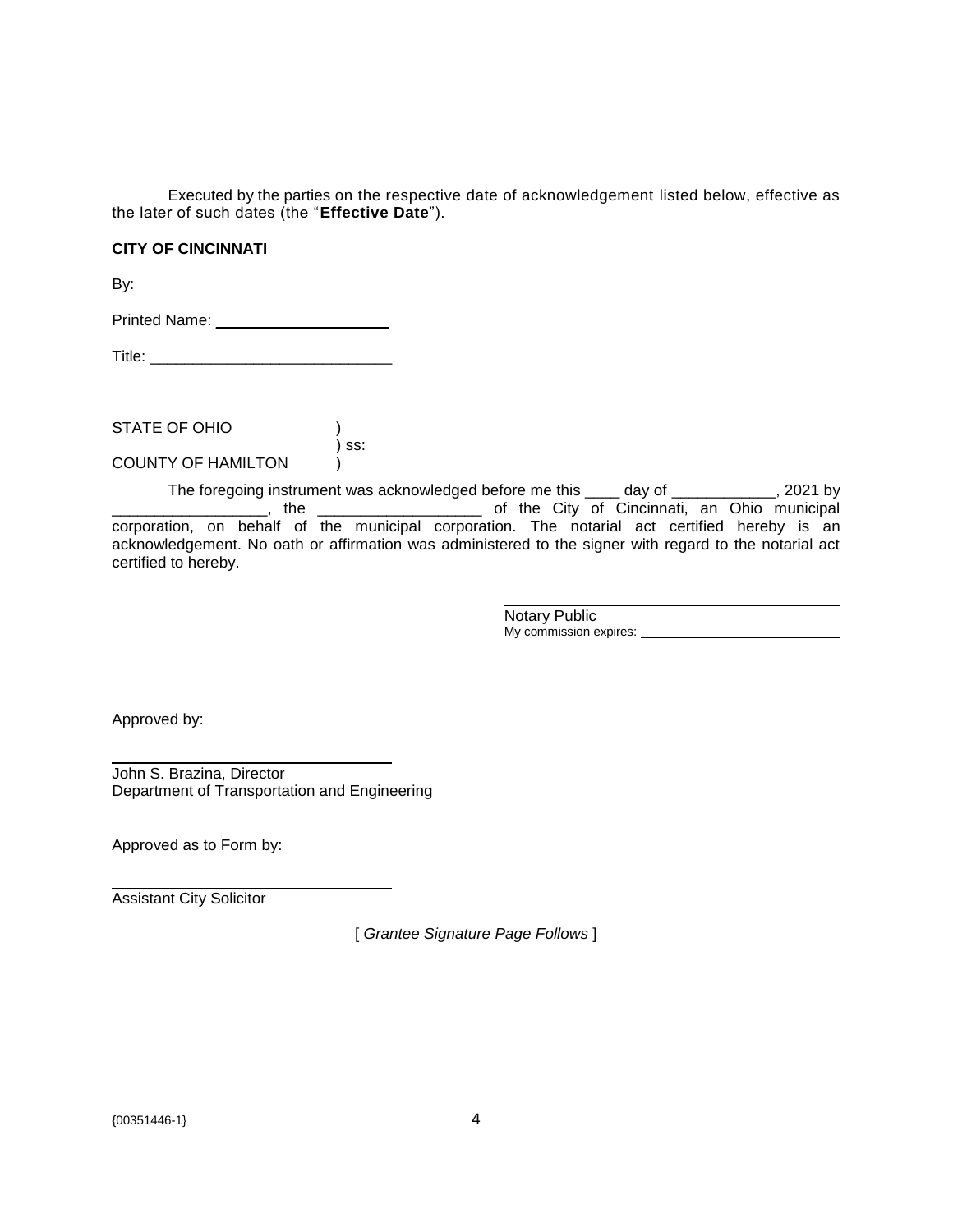ACCEPTED AND AGREED TO BY:

# **ALMIRA ALIM DARDEN**, single

By:

Date: \_\_\_\_\_\_\_\_\_\_\_\_\_\_\_, 2021

This instrument prepared by: City of Cincinnati Law Department 801 Plum Street, Suite 214 Cincinnati, OH 45202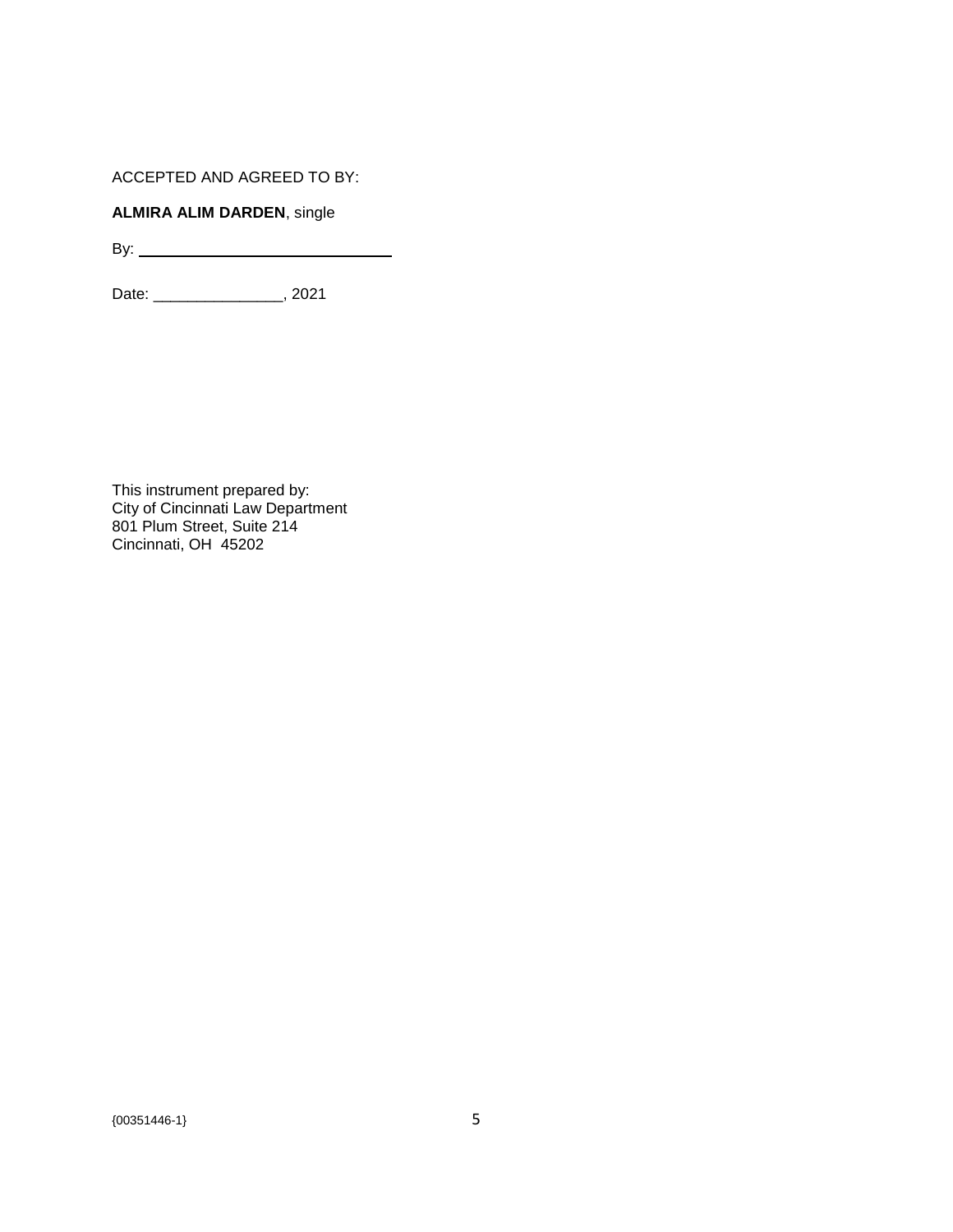## **EXHIBIT A**

#### to Grant of Easement

### *LEGAL DESCRIPTION - BENEFITTED PROPERTY*

SITUATE IN THE CITY OF CINCINNATI, COUNTY OF HAMILTON, STATE OF OHIO, AND BEING LOT NUMBER 5 OF JOHN B. PURCELL'S SUBDIVISION AS RECORDED IN DEED BOOK 122, PAGE 272 OF THE HAMILTON COUNTY, OHIO RECORDER'S OFFICE, FRONTING 26 FEET ON THE SOUTH SIDE OF STORRS STREET AND EXTENDING SOUTH SAME WIDTH 80 FEET.

ALSO, THE FOLLOWING DESCRIBED REAL ESTATE, SITUATE IN THE CITY OF CINCINNATI. HAMILTON COUNTY, OHIO AND BEING PART OF LOT NO. 6 OF JOHN B. PURCELL'S SUBDIVISION, AS RECORDED IN DEED BOOK 122, PAGE 272 OF THE HAMILTON COUNTY, OHIO RECORDS AND MORE PARTICULARLY DESCRIBED AS FOLLOWS:

BEGINNING IN THE SOUTH LINE OF STORRS STREET AT THE NORTHWEST CORNER OF SAID LOT 6, THENCE EASTWARDLY ALONG THE SOUTH LINE OF STORRS STREET A DISTANCE OF 0.55 FEET: THENCE SOUTHWARDLY ALONG THE EAST WALL OF A TWO AND ONE-HALF STORY BRICK BUILDING A DISTANCE OF 80 FEET TO A POINT IN THE SOUTH LINE OF SAID LOT 6, 0.55 FEET EASTWARDLY FROM THE SOUTHWEST CORNER OF SAID LOT 6; THENCE WESTWARDLY ALONG THE SOUTH LINE OF SAID LOT 6, A DISTANCE OF 0.55 FEET TO THE SOUTHWEST CORNER OF SAID LOT 6; THENCE NORTHWARDLY ALONG THE WEST LINE OF SAID LOT 6 A DISTANCE OF 80 FEET TO THE PLACE OF BEGINNING.

SUBJECT TO EASEMENTS AND RESTRICTIONS OF RECORD.

Parcel ID: 149-0011-0305-00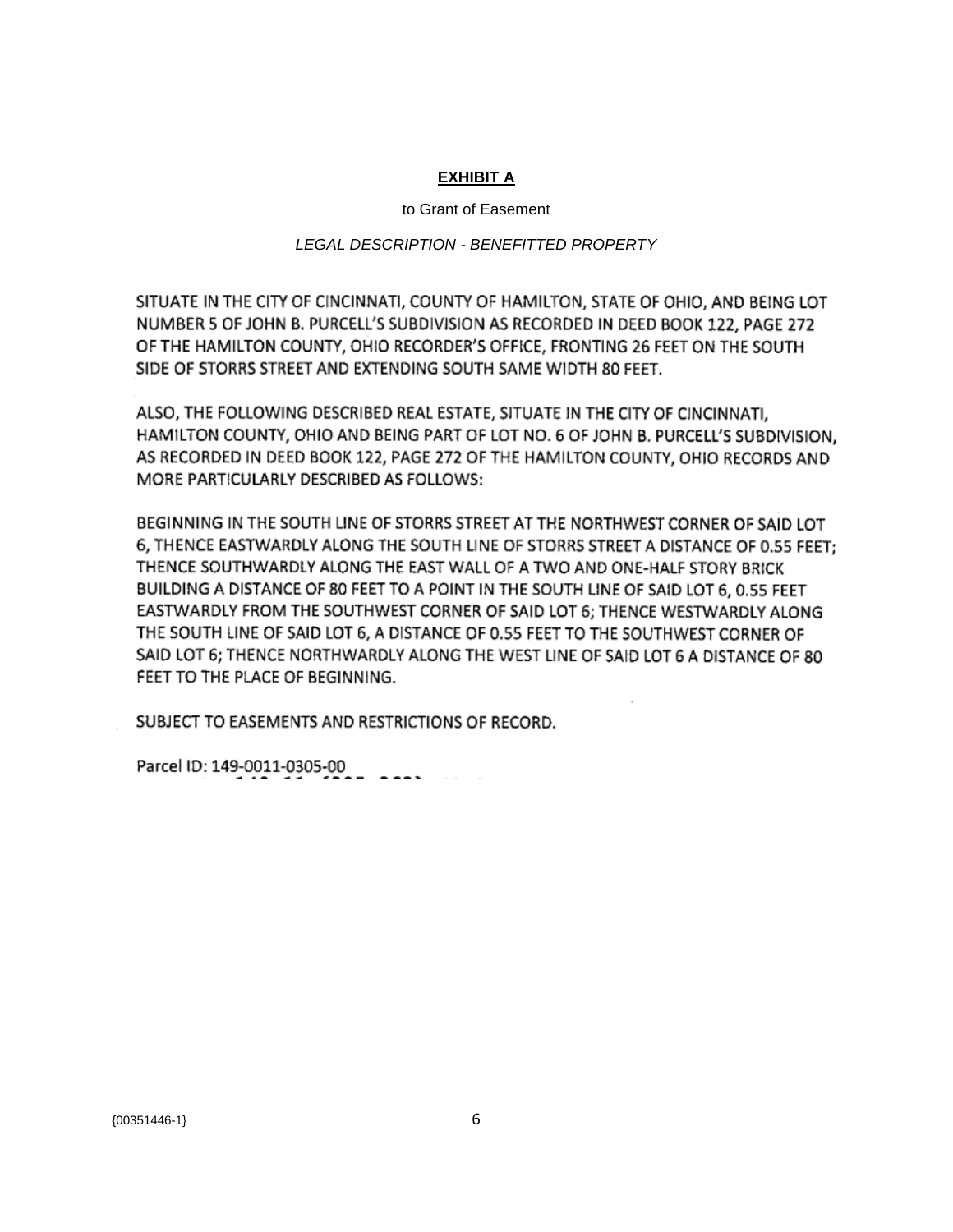## **EXHIBIT B**

to Grant of Easement



{00351446-1} 7